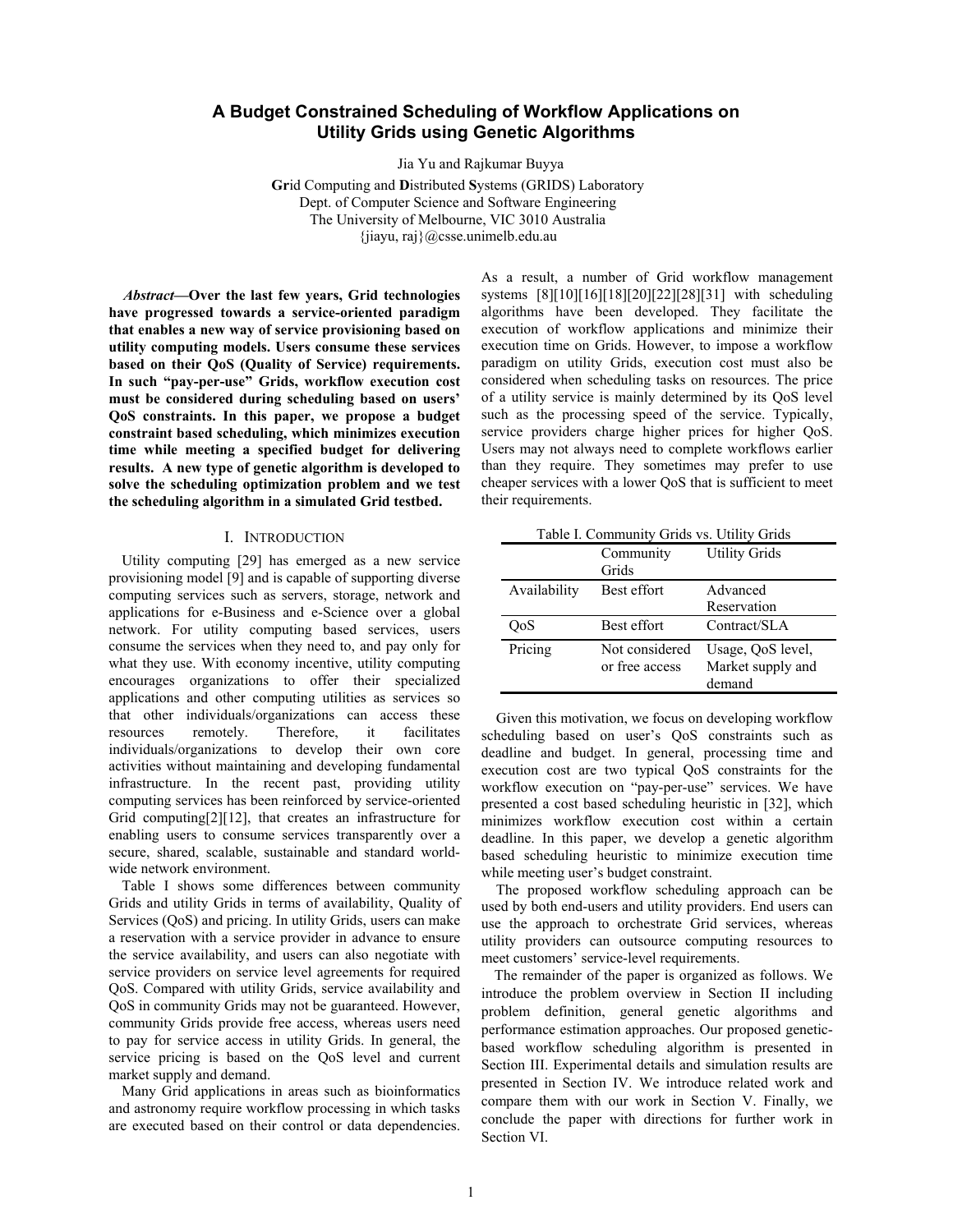## II. PROBLEM OVERVIEW

## *A. Problem Description*

We model a workflow application as a Directed Acyclic Graph (DAG). Let *Γ* be the finite set of tasks  $T_i$  ( $1 \le i \le n$ ). Let *Λ* be the set of directed arcs of the form  $(T_i, T_j)$  where  $T_i$  is called a parent task of  $T_j$ , and  $T_j$  the child task of  $T_i$ . We assume that a child task cannot be executed until all of its parent tasks are completed. Let *B* be the cost constraint (budget) specified by the users for workflow execution. Then, the workflow application can be described as a tuple *Ω( Γ,Λ,B )* .

Let *m* be the total number of services available. There is a set of services  $S_i^j$ :*cond*  $\equiv (1 \le i \le n, 1 \le j \le m_i, m_i \le m)$ , capable of executing the task  $T<sub>i</sub>$ , but only one service can be assigned for the execution of a task. Services have varied processing capability delivered at different prices. We denote  $t_i^j$  as the sum of the processing time and data transmission time, and  $c_i^j$  as the sum of the service price and data transmission cost for processing  $T_i$  on service  $S_i^j$ .

The scheduling problem is to map every  $T_i$  onto a suitable  $S_i^j$  to minimize the execution time of the workflow and complete it within the budget *B*.

### *B. Genetic Algorithms*

Workflow scheduling focuses on mapping and managing the execution of inter-dependent tasks on diverse utility services. In general, the problem of mapping tasks on distributed services belongs to a class of problems known as "NP hard problem". For such problems, no known algorithms are able to generate the optimal solution within polynomial time. Although the workflow scheduling problem can be solved by using exhaustive search, the complexity of the methods for solving it is very large. In Grid environments, scheduling decision must be produced in the shortest time possible, because there are many users compute for resources and desired time slots could be occupied by others at any time.

Genetic algorithms (GAs)[14] provide robust search techniques that allow a high-quality solution to be derived from a large search space in polynomial time, by applying the principle of evolution. A genetic algorithm combines the exploitation of best solutions from past searches with the exploration of new regions of the solution space. Any solution in the search space of the problem is represented by an individual (chromosomes). A genetic algorithm maintains a population of individuals that evolves over generations. The quality of an individual in the population is determined by a fitness-function. The fitness value indicates how good the individual is compared to others in the population. A typical genetic algorithm consists of the following steps:

1. Create an initial population consists of randomly generated solutions.

- 2. Generate new offspring by applying genetic operators, namely selection, crossover and mutation, one after the other.
- 3. Evaluate the fitness value of each individual in the population.
- 4. Repeat step 2 and 3 until the algorithm converges.

### *C. Performance Estimation*

Performance estimation is crucial to generate an accurate schedule for advance reservations. Different performance estimation approaches can be applied to different types of utility service. We classify existing utility services as either reservation-enabled resource or application services.

Resource services provide hardware resources such as computing processors, network resources, storage and memory, as a service for remote clients. To submit tasks to resource services, the scheduler needs to determine the number of resources and duration required to run tasks on the discovered services. The performance estimation for resource services can be achieved by using existing performance estimation techniques (e.g. analytical modeling [21], empirical and historical data [19][25]) to predict task execution time on every discovered resource service. Duration  $T_{reserv}$  required to be reserved on a resource service can be calculated by  $T_{\text{reserv}} = T_{\text{estimat}} / \alpha$ , where  $T_{estimat}$  the execution time is generated by a prediction approach and  $\alpha$  is the corresponding accuracy rate and  $\alpha \leq 1$ .

Application services allow remote clients to use their specialized applications. Unlike resource services, a reservation-enabled application service is capable of providing estimated service times based on the metadata of users' service requests [1]. As a result, the task execution time can be obtained by the application providers.

### III. PROPOSED APPROACH

### *A. Problem Encoding*

For the workflow scheduling problem, a feasible solution is required to meet following conditions:

- A task can only be started after all its predecessors have completed.
- Every task appears once and only once in the schedule.
- Each task must be allocated to one available time slot of a service capable of executing the task.

Each individual in the population represents a feasible solution to the problem, and consists of a vector of task assignments. Each task assignment includes four elements: *taskID, serviceID, startTime,* and *endTime*. *taskID* and *serviceID* identify to which service each task is assigned. *startTime* and *endTime* indicate the time frame allocated on the service for the task execution. However, evolving time frames during the genetic operation may lead to a very complicated situation, because any change made to a task could require adjusting the values of *startTime* and *endTime* of its successive tasks. Therefore, we simplify the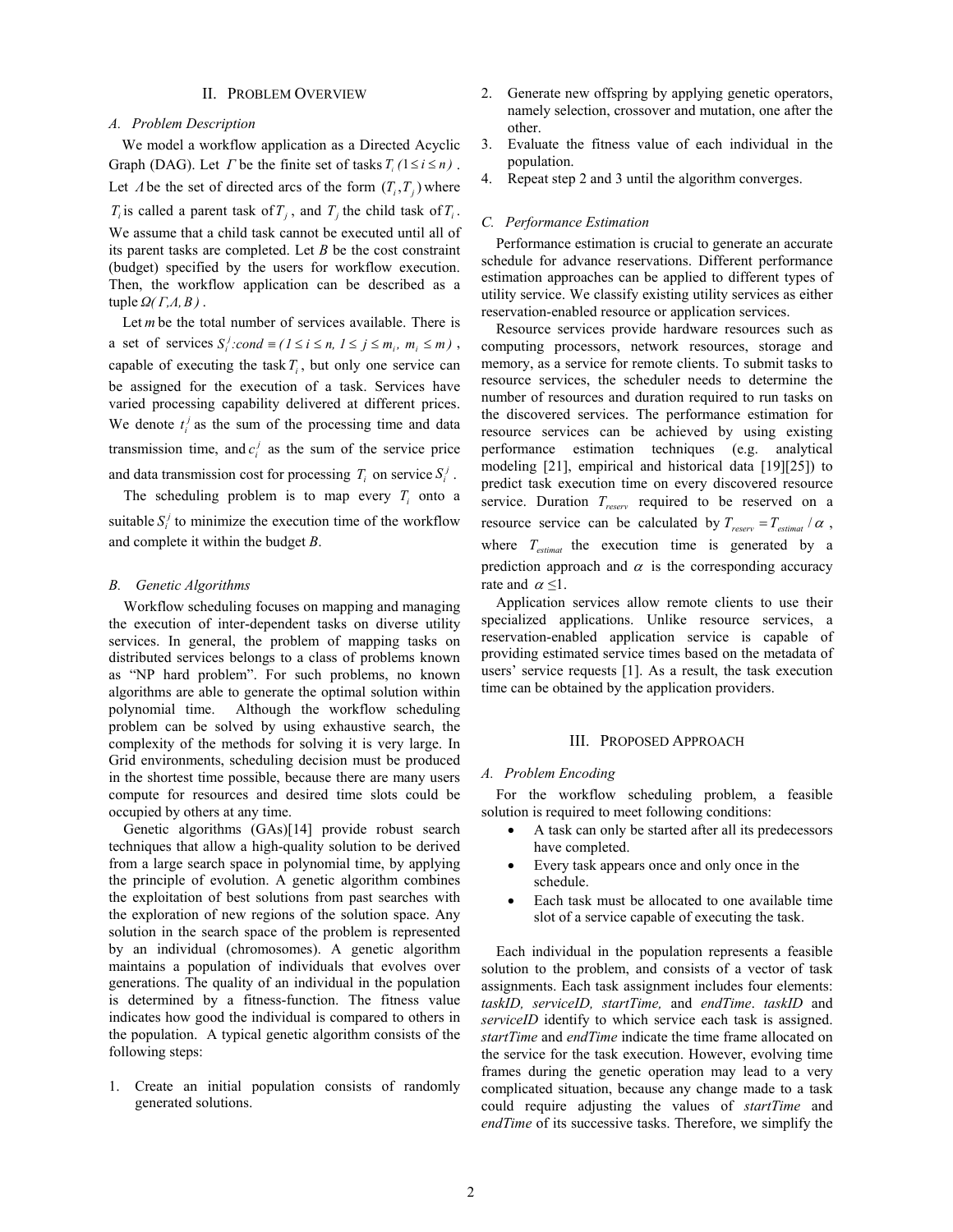operation strings used for genetic manipulation by ignoring the time frames. The operation strings encode only the allocation for each task and the order of tasks allocated on each service. After crossover and mutations, a time slot assignment method is deployed to transfer an operation string to a feasible schedule.

A simple one-dimensional string shown in Fig. 1 is not suitable for representing a workflow schedule. In a workflow, the execution order of interdependent tasks is controlled by their dependencies, e.g. a task is always executed after its immediate parent tasks. However, many independent tasks, e.g.  $T_3$  and  $T_4$  in the example workflow shown in Fig. 1, may compete for the same time slot on a service. Different execution priorities of independent tasks within the workflow may impact the performance of workflow execution significantly. Therefore, encoded strings are required to show the order of task assignments on each service. The simple string method shown Fig. 1 sets a constant position for each task and then assigns services to tasks. This only describes which service is allocated to each task, but ignores their execution order. For example, in individual 1, both  $T_3$  and  $T_4$  are assigned to *S3*, but it is not clear which one is executed first if they are ready to be executed at the same time and only one time slot is available on *S3*.



In order to solve this problem, we use a 2D string to represent a schedule as illustrated in Fig. 2. One dimension represents the numbers of services while the other dimension shows the order of tasks on each service. Twodimensional strings are then converted into a onedimensional string for genetic manipulations. The number in brackets in the one-dimensional string represents the identity number of the service on which the task is allocated.



**Fig. 2. Illustration of problem encoding.** 

### *B. Initial Population*

Each individual of the initial population is generated through a random heuristic. For each individual, the task to be scheduled is determined by the following rules:

- 1. Choose a *ready* task  $T_i$ , that has already had all of its parent tasks scheduled.
- 2. Compute the ready time of  $T_i$  by: *readyTime*(*T<sub>i</sub>*)=  $\max_{T_i \in P_i}$  *endTime*(*T<sub>j</sub>*), where *P<sub>i</sub>* is the set ∈*Pi* of parent tasks of *Ti*.
- 3. Randomly select a service  $S_i$ , from those that are able to run *Ti*.
- 4. Compute the transmission time, *transTime*(*Ti*), of I/O data transfer between services that execute parent tasks of *Ti* and *Si*.
- 5. Query available time slots after *startTime*(*Ti*) on *Si*, where  $startTime(T_i) = readvTime(T_i) + transTime(T_i)$ .
- 6. Allocate a free time slot for *Ti* at random.

### *C. Fitness Function*

A fitness function is used to measure the quality of the individuals in the population according to the given optimization objective. As the goal of the scheduling is to minimize the execution time while still meeting the user's specified budget, the fitness function separates evaluation into two parts: *cost-fitness* and *time-fitness*.

The cost-fitness component encourages the formation of the solutions that achieve the budget constraint. The cost fitness function of an individual *I* is defined by:

$$
F_{\cos t}(I) = \frac{c(I)}{B},
$$

where  $c(I)$  is the sum of the task execution cost and data transmission cost of *I* and  $c(I) = \sum_{T_i \in I}$  $\sum_{i \in I} c_i^k$ ,  $1 \le k \le m_i$ , and *B* is

the budget of the workflow.

The time-fitness component is designed to encourage the genetic algorithm to choose individuals with earliest completion time in the current population. The time fitness function is defined by:

$$
F_{\text{time}}(I) = \frac{t(I)}{maxTime} ,
$$

where  $t(I)$  is the completion time of *I* and  $maxTime$  is the largest completion time of the current population.

The fitness function combines two parts and it is expressed as:

$$
F(I) = \begin{cases} F_{\cos t}(I) + 1, & \text{if } F_{\cos t}(I) > 1\\ F_{\text{time}}(I), & \text{otherwise} \end{cases}
$$

## *D. Genetic operators*

#### *1) Selection*

After the fitness evaluation process, the new individuals are compared with the previous generation. All individuals from both generations are ranked based on their fitness values. An individual with a small value of fitness is better than the one with a large value of fitness. The fittest individuals are retained in the population as successive generations evolve.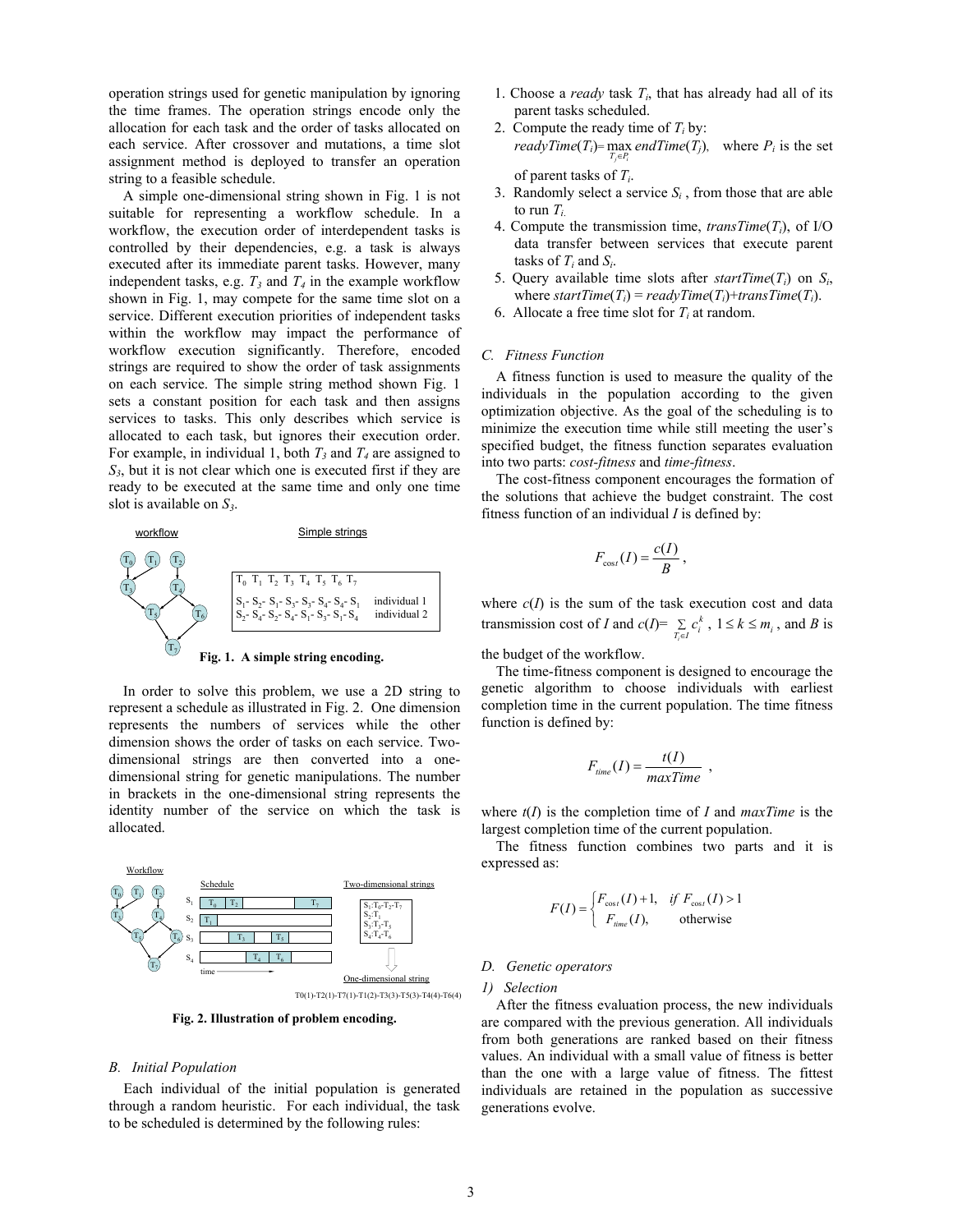### *2) Crossover*

Crossovers are used to create new individuals on the current population by combining of rearranging parts of the existing individuals. The idea behind the crossover is that it may result in an even better individual by combining two fittest individuals [15]. As illustrated in Fig.3, the crossover operator is implemented as follows: (1) Two parents are chosen at random in the current population. (2) Two random points are selected from the schedule order of the first parent. (3) All tasks between these two points are chosen as successive crossover points. (4) The locations of all tasks of the crossover points between *parent1* and *parent2* are exchanged. (5) Two new offspring are generated by combining task assignments taken from two parents. In this example, *offspring1* inherits task assignments of  $T_0$ ,  $T_2$ ,  $T_4$  and  $T_6$  from *parent1*, and the task assignments of the rest tasks are taken from *parent2*.



**Fig. 3. Illustration of crossover operation.** 

### *3) Mutation*

In genetic algorithms, mutations occasionally occur in order to allow a certain children to obtain features that are not possessed by either parent. It helps a genetic algorithm to explore a new and better genetic material than previously considered. We have developed two types of mutation, namely *swapping mutation* and *replacing mutation*, in order to promote further exploration of the search space. The mutation operators are applied to the chosen individuals with a certain probability.

Swapping mutation aims to change the execution order of tasks in an individual that compete for a same time slot. It is implemented as follows: (1) A service in the individual is randomly selected. (2) The positions of two randomly selected independent tasks on the service are swapped. An example of swapping mutation is shown in Fig. 4. After the mutation, the time slot initially assigned to  $T_0$  is occupied by *T1*.

T0(1)-T2(1)-T1(1)-T4(4)-T6(4)-T7(7)-T3(6)-T5(10) swap T1(1)-T2(1)-T0(1)-T4(4)-T6(4)-T7(7)-T3(6)-T5(10) Before mutation After mutation



 Replacing mutation aims to re-allocate an alternative service to a task in an individual. It is implemented as follows: (1) A task is randomly selected in the individual. (2) An alternative service which is capable of executing the task is randomly selected to replace the current task allocation.

An example of replacing mutation is shown in Fig. 5. Given the heterogeneous nature of execution environments required by workflow tasks, we classify processing services into groups. Each service group provides a certain type of service that satisfies the execution condition of a task in the workflow. In the example, all services are grouped together to support service type A, B, and C and different tasks in the workflow require different types of services. For example,  $T_0$ ,  $T_3$  and  $T_4$  require services of type A, B and C respectively. In the example, task  $T_2$  is selected for mutation and  $T_2$  is supported by services of type A. The mutation process randomly selects  $S_2$  in the service group of type A and re-allocates it to *T2*.



**Fig. 5. Illustration of replacing mutation operation.** 

### *E. Time Slot Assignment*

The string representing offspring produced by crossover and mutation operators are not a real schedule, since we ignore the time frames during the operations. We develop a time slot assignment process in order to transfer an offspring string to a feasible solution. As illustrated in Fig. 6, it queries available time slots from services based on the information of resource allocations and task execution orders in the offspring, and assign a time slot to each task. The produced schedule satisfies the conditions of a feasible solution defined in the previous sub-section. Algorithm 1 shows the pseudo-code of the reorder algorithm.

| Algorithm 1. time slot assignment algorithm                          |
|----------------------------------------------------------------------|
| <b>Input:</b> A workflow graph $\Omega$ , two-dimensional strings 2D |
| <b>Output:</b> A feasible schedule                                   |
| ready $\leftarrow$ get first level tasks in the workflow $\Omega$    |
| while ready $\neq \Phi$ repeat                                       |
| for all $S_i \in 2D$ do                                              |
| $T \leftarrow$ remove first task allocated on $S_i$                  |
| if $T \in ready$ then                                                |
| compute the ready time of $T$                                        |
| query and assign a free slot on $S_i$ for T                          |
| remove T from ready                                                  |
| $CT \leftarrow$ get ready child tasks of T                           |
| for each $ct_i \in CT$ do                                            |
| if $ct_i \notin \text{ready}$ then                                   |
| ready $\leftarrow$ put ct <sub>i</sub>                               |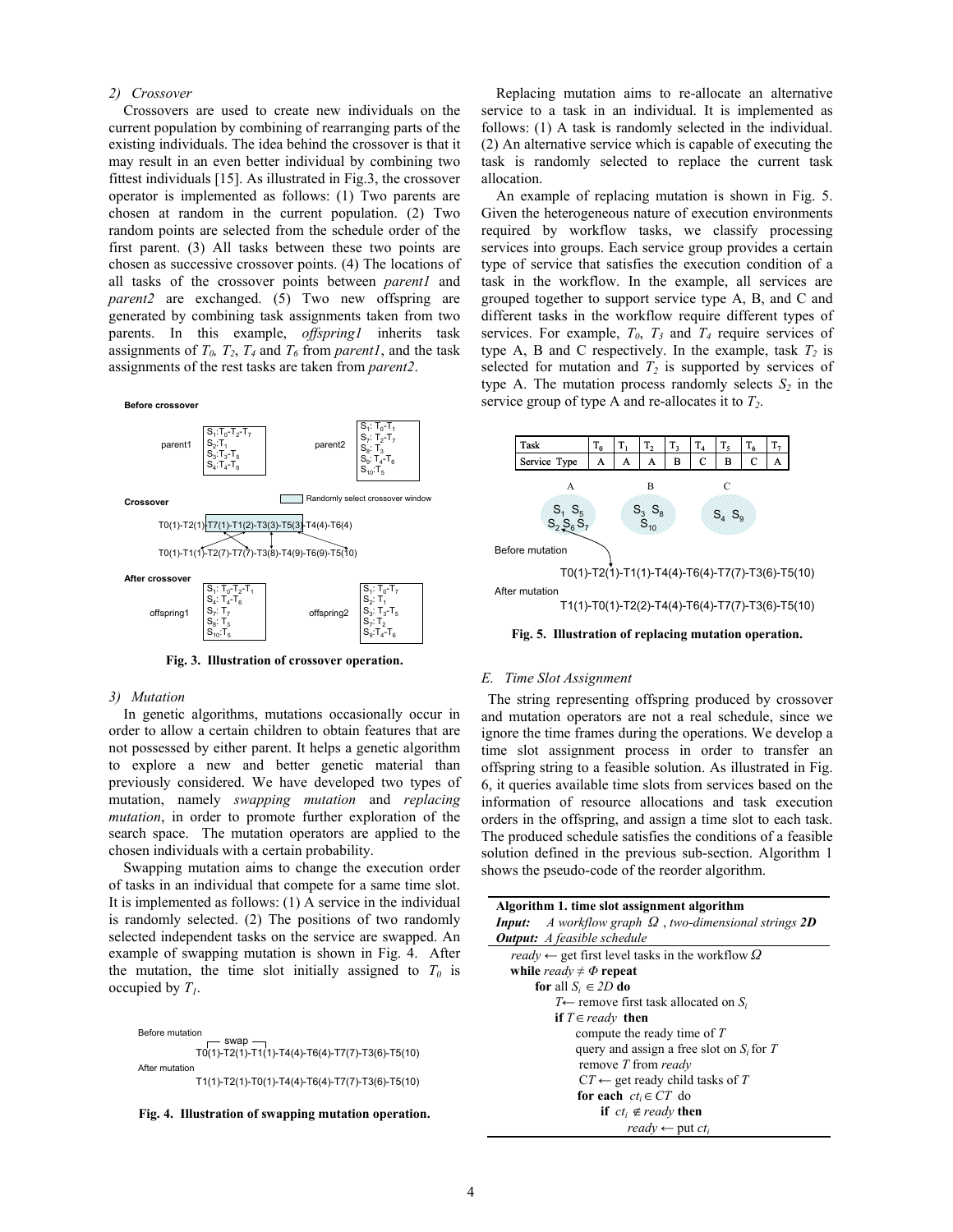

**Fig. 6. Illustration of problem decoding.** 

### *F. Schedule Refinement*

Although the solution generated by the genetic operations and the time slot assignment process is feasible, it may not be very efficient. Fig. 7 shows a sample of the time assignments of a schedule. Note that the end time of  $T_4$  is significantly larger than that of  $T_5$ . Scheduling  $T_3$  and *T5* on faster services does not contribute to the entire workflow execution, since  $T_6$  cannot start until  $T_4$  is completed. However, it may incur unnecessary execution cost, since faster services charge higher prices. Therefore, we develop a refinement method to refine the schedule generated by genetic operations. Instead of waiting for other paths to be completed, a path capable of being completed earlier is rescheduled on slower but cheaper services through a schedule refinement process. Applying a refinement process after the genetic operations may help the genetic algorithm to converge faster, especially when the budget is very low. However, similar to mutation operations, it also disrupts the genetic algorithm evolution. Therefore, the frequency of refinement occurrence should be controlled by the refinement rate whose value is determined experimentally.



**Fig. 7. The time assignments of workflow tasks. The number attached to each task is the time slot of the form of [start time]-[end time]. Network transmission time is ignored in this example, so the start time of a task is equal to the ready time of the task.** 

In order to refine a workflow schedule, we group tasks in a workflow into branches and synchronization tasks as

shown in Fig. 8. A synchronization task is a task which has more than one child task or parent task, whereas a branch consists of a set of interdependent simple tasks that are executed sequentially between two synchronization tasks. The refinement process goes through all branches in the workflow. It reschedules tasks of a branch whose end time is much less than the ready time of its child synchronization task. The ready time of a synchronization task is the maximum end time of its parent branches.



The refinement process is used to solve the scheduling optimization problem of branch tasks. A new schedule generated by the refinement process should be the optimal schedule that minimizes the execution cost while completing the branch execution by the time its child synchronization task starts. For a branch with only one task, the optimal decision is simple. The optimal service is the cheapest service that can process the task on time. For a branch with multiple tasks, we model its scheduling decision problem as a Markov Decision Process (MDP) [27]. We set the ready time of its child synchronization task as the deadline of the branch. The details of the MDP definition can be found in [32]. We use value iteration, a standard dynamic programming method, to compute optimal policy for each MDP state and thus obtain the optimal schedule of the branch. Fig. 9 shows the time and cost of task assignments before and after refinement.



### IV. PERFORMANCE EVALUATION

We use GridSim [6][26] to simulate a Grid environment for our experiments. Fig. 10 shows the simulation environment in which simulated services are discovered by querying the GridSim Index Service (GIS) and every service is able to handle a free slot query, reservation request and commitment.

We compare our proposed scheduling algorithm denoted as *Genetic Algorithm* (GA) with a scheduling approach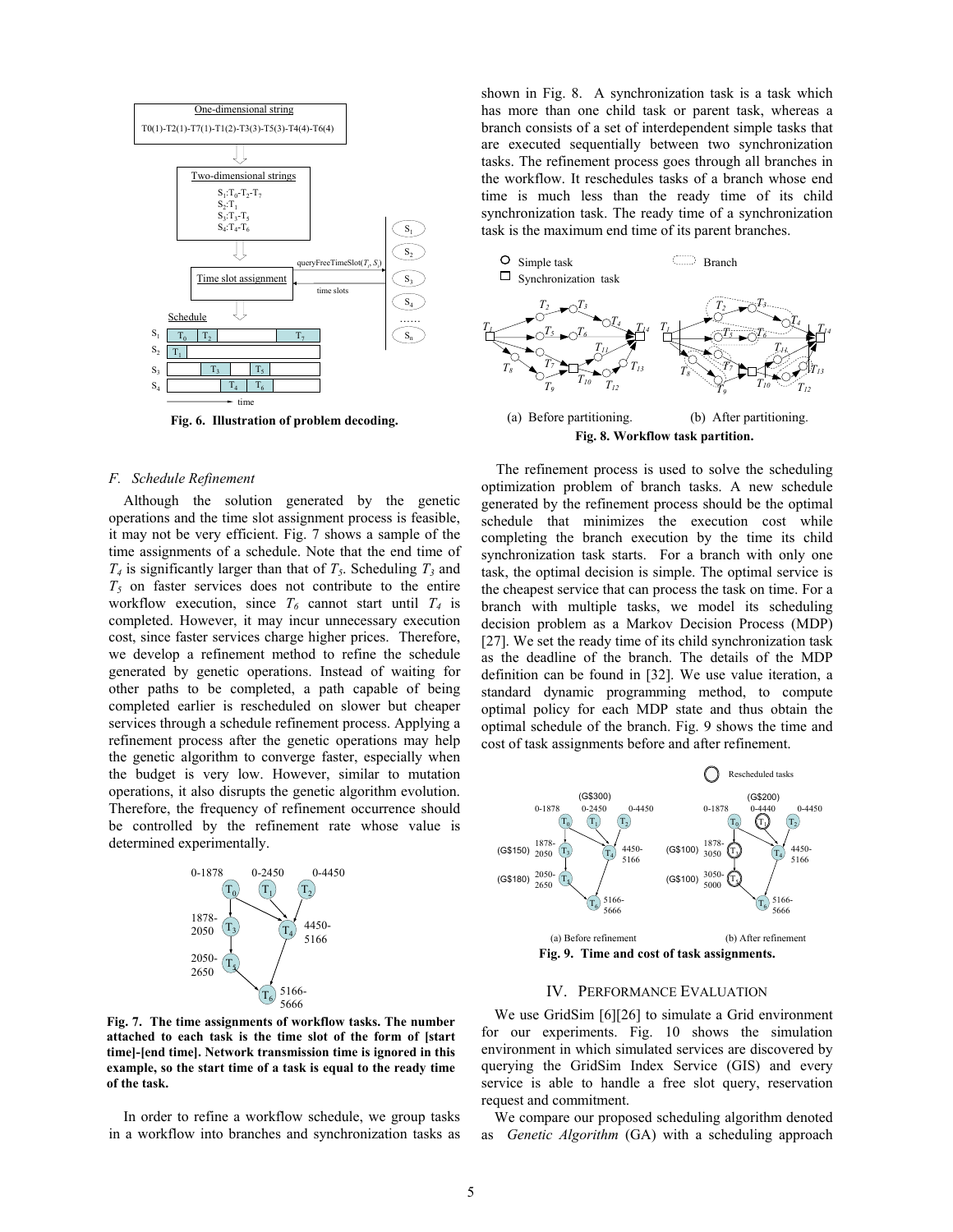derived from existing market based workflow scheduling [5] [13] denoted as *Greedy Time* (GT). The greedy time approach assigns a planed budget to each task in the workflow based on the average estimated execution costs of tasks and the total budget of the workflow. The actual costs of allocated tasks and their planned costs are also computed successively at runtime. If the aggregated actual cost is less than the aggregated planned cost, the scheduler uses the unspent aggregated budget to schedule current task. During the workflow execution, the greedy time approach attempts to allocate a fastest service to each task among the services, which are able to complete the task execution within its planned budget.



**Fig. 10. Simulation environment.** 

We simulate two common workflow structures in scientific workflow applications for our experiments: parallel and hybrid. A parallel application (see Fig. 11a) requires multiple pipelines to be executed in parallel. A pipeline executes a number of tasks in a single sequential order. For example, in Fig. 11a, there are 4 pipelines (1-2, 3-4, 5-6 and 7-8) before task 9. A hybrid structure application (see Fig. 11b) is a complex combination of parallel and sequential execution. In our experiments, we used a neuro-science workflow [36] for our parallel application and a protein annotation workflow [4] developed by London e-Science Centre for our hybrid workflow structure application.

Since the execution requirements for tasks in scientific workflows are heterogeneous, we use the service type attribute to represent the different types of services. Every task in our experimental workflow applications requires a certain type of service. For example, task 1, 3, 5, 7 in a parallel application require service type *Align\_wap* and task 2, 4, 6 and 8 require *reslice.* In the simulation, we use MI (million instructions) to represent the length of tasks and use MIPS (Million Instructions per Second) to represent the processing capability of services. We simulate 15 types of services, each supported by 10 service providers with various processing capability. The values of MIPS for services range from 100 to 5000 and the value of MI for each task is indicated in brackets next to the task in Fig. 11.

 In our experiments, every task in the workflows generates output data required by its child tasks as inputs. The data needs to be staged out from the task processing node and staged into the processing node of its child tasks. The I/O data of the workflows ranges from 10MB to 1024 MB. The available network bandwidths between services are 100Mbps, 200Mbps, 512Mbps and 1024Mbps and the topology of all services are that they are fully connected.

For our experiments, the cost that a user needs to pay for a workflow execution comprises of two parts: processing cost and data transmission cost. Table II shows an example of processing cost, while Table III shows an example of data transmission cost. It can be seen that the processing cost and transmission cost are inversely proportional to the processing time and transmission time respectively.

The two metrics used to evaluate the scheduling approaches are budget constraint and execution time. The former indicates whether the schedule produced by the scheduling approach meets the required budget, while the latter indicates how long it take to schedule the workflow tasks on the testbed.



a. Parallel application (fMRI workflow [36])



 $\frac{\sec_{1}(5) \cos_{10}(15)}{\sec_{10}(15)}$  (b. Hybrid structure (protein annotation workflow [4])

**Fig. 11. Workflow applications. The label on the left of a task denotes the required service type. The number in brackets represents the length of the task in MI.** 

| Table II. Service speed and corresponding |
|-------------------------------------------|
| price for executing a task.               |

|    | Service Processing Time | Cost  |
|----|-------------------------|-------|
| ID | (sec)                   | (G\$) |
|    | 1200                    | 300   |
|    | 600                     | 600   |
|    | 400                     | 900   |
|    | 300                     | 1200  |

Table III. Transmission bandwidth and corresponding price.

| <b>Bandwidth</b> | Cost/sec  |
|------------------|-----------|
| (Mbps)           | (G\$/sec) |
| 100              |           |
| 200              | 2         |
| 512              | 5.12      |
| 1024             | 10 24     |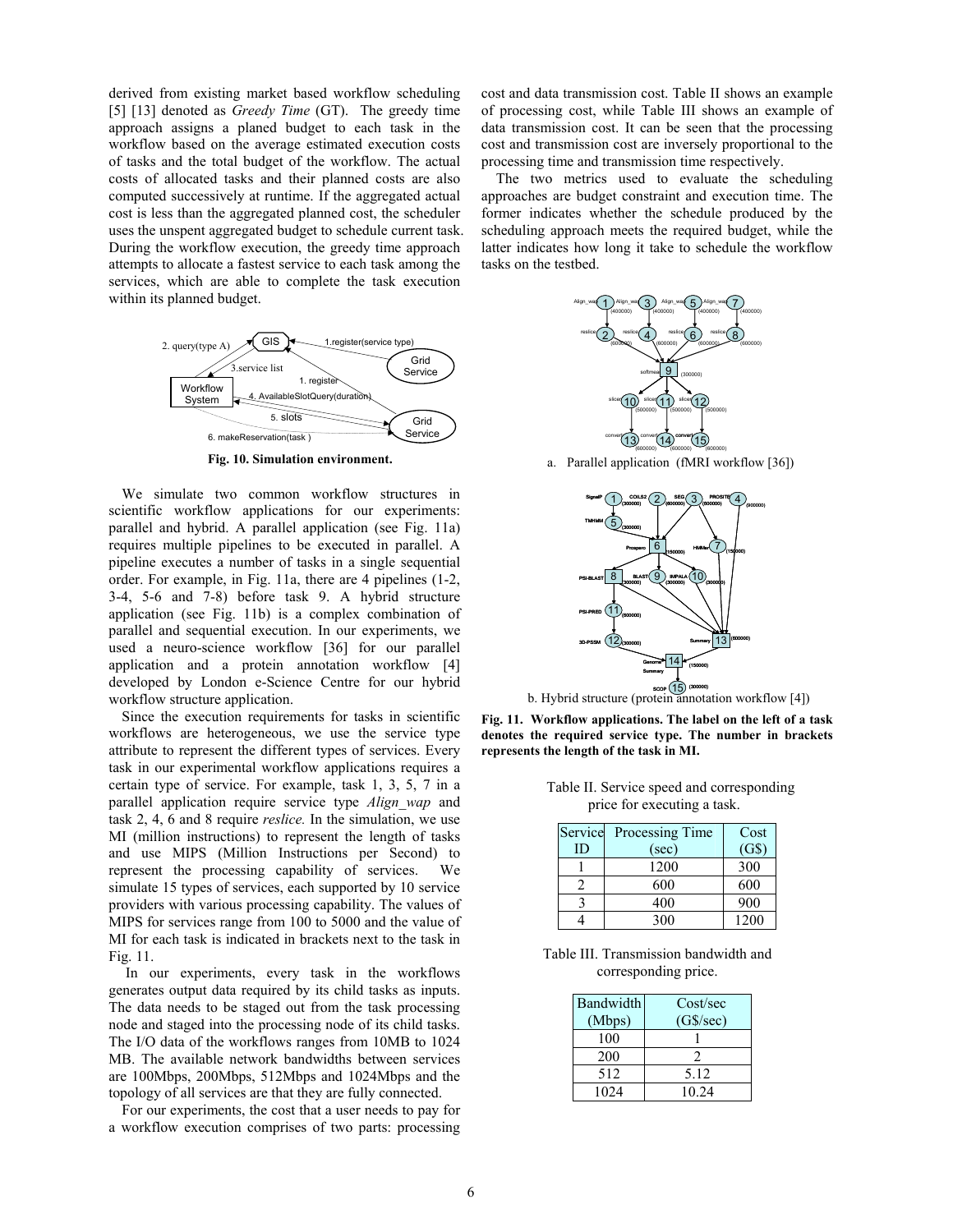The following parameter settings are the default configuration for producing results of the genetic algorithm: population size of 10, swapping mutation and replacing mutation probability of 0.5, a generation limit of 30, refinement probability of 0.5. Since the genetic algorithm is a stochastic search algorithm, each of the experiments was repeated ten times and average values are used to report the results.



**Fig. 12. Execution time and cost using two approaches for scheduling the hybrid structure application.** 

Fig. 12 and Fig. 13 compare the execution time and cost of using the GA and the GT for scheduling parallel and hybrid structure applications with budget G\$3000, G\$4000, G\$5000, G\$6000, G\$7000 and G\$8000 respectively. It can be seen that the GT takes much longer to complete even though it incurs a higher execution cost. This is because the decision making of the GT based only on the information of the current task. It may produce the best schedule for the current task but it could consequently reduce the entire workflow performance. However, as the user's budget increases, the results of the two approaches are closer. Compared these two application structures, the performance of the parallel application produced by the greedy time is better than that of the hybrid structure application.



**Fig. 13. Execution time and cost using two approaches for scheduling the parallel application**.



**Fig. 14. Evolution of execution time and cost during 100 generations.**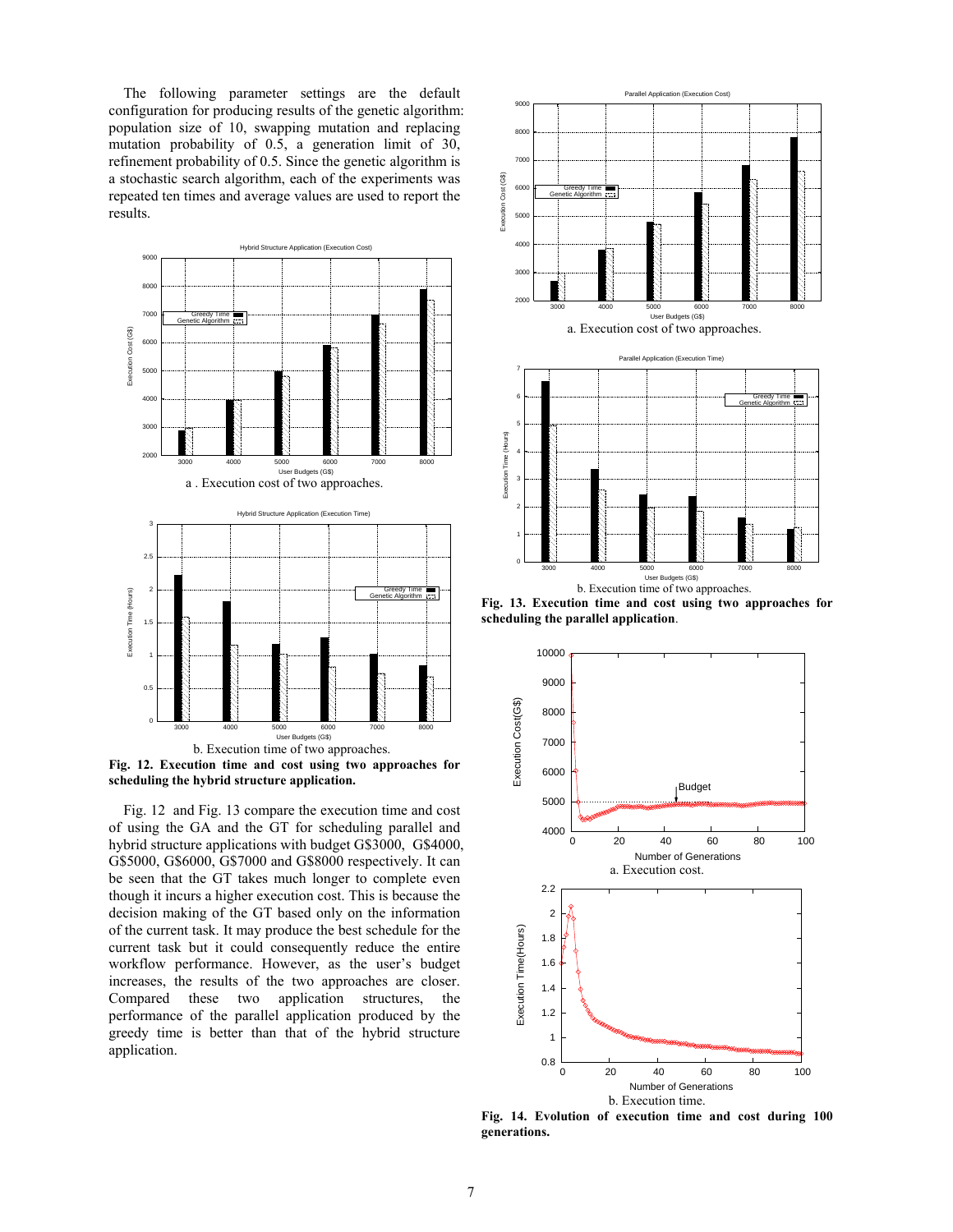We observe the performance of the GA when the number of generation cycles is altered. Fig. 14a shows that the execution cost is significantly reduced to the specified budget as the number of generations is increased from 1 to 5. Consequently, as shown in Fig. 14b the execution time increases during these generation cycles; this is because individuals which take longer to process are selected in order to reduce the execution cost. However, once the GA has found the individuals which are able to complete the execution within the budget, it starts to improve the performance, and execution time is reduced for successive generations.

Fig. 15 shows the results generated by various refinement rates for scheduling the hybrid structure application when the budget is G\$3000. It is observed from Fig. 15a that the GA cannot meet the budget within 30 generation cycles without the refinement process. We also observe from Fig. 15b that there is no significant performance improvement, when the rate is relatively low, i.e. 0.1 and 0.3 in this case, or relatively high, i.e. 0.7 and 0.9. This is because the GA converges slower as less of the refinement process is involved. The refinement process helps the GA evolve faster from high cost solutions to the solutions that meet budget constraints, since it replaces the higher cost task assignments of the selected individuals with cheaper task assignments. However, overly applying the refinement process can cause the parents to lose task assignments with shorter execution time, and thus result in the children with longer execution time.



**Fig.15. Evolution of execution time and cost in response to different refinement rate when budget is G\$3000.** 



b. Execution time vs. population size.

**Fig. 16. Execution cost and time for sizes of the population ranged from 2 to 40 when user's budget is G\$4000.** 

Fig. 16 shows execution cost and time for sizes of the population ranging from 2 to 40. We observe from Fig. 16a that the solutions produced by the GA cannot even meet the specified budget when the size of population is very small. Once the population size is greater than 5, it is observed that increasing the population size does not affect execution cost significantly. However, large populations give the GA more opportunity to find faster solutions for the same execution costs.

### V. RELATED WORK

Many heuristics have been investigated by several projects for scheduling workflows on Grids. The heuristics can be classified as either *task level* or *workflow level*. Task level heuristics make scheduling decisions based only on the information about a task or a set of independent tasks, while workflow level heuristics take into account the information of the entire workflow. *Min-Min*, *Max-Min* and *Sufferage* are three major task level heuristics employed for scheduling workflows on Grids. They have been used by Mandal et al [17] to schedule EMAN bio-imaging applications. Blythe et al [3] developed a workflow level scheduling algorithm based on *Greedy Randomized Adaptive Search Procedure* (GRASP) [11] and compared it with Min-Min in compute- and data-intensive scenarios. Another two workflow level heuristics have been employed by the ASKALON project [23][34]. One is based on *Genetic Algorithms* and the other is a *Heterogeneous-Earliest-Finish-Time* (HEFT) algorithm. Sakellariou and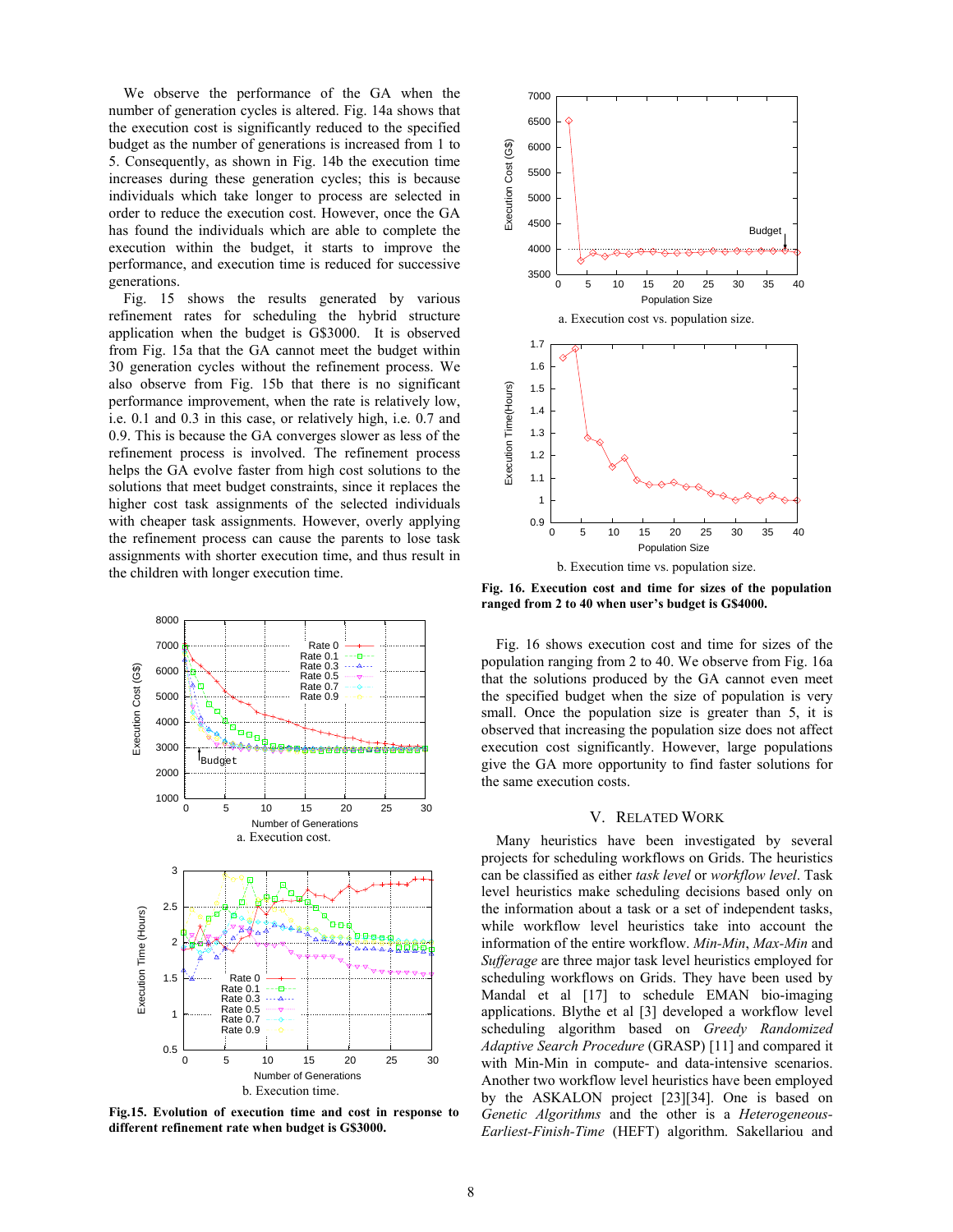Zhao [24] developed a low-cost rescheduling policy. It intends to reduce the overhead produced by rescheduling by conducting rescheduling only when the delay of a task execution impacts on the entire workflow execution. However, these works only attempt to minimize workflow execution time and do not consider users' budget constraints.

Several works have been proposed to address scheduling problems based on users' budget constraints. Nimrod-G [5] schedules independent tasks for parameter-sweep applications to meet users' budget. A market-based workflow management system [13] locates an optimal bid based on the budget of the current task in the workflow. More recently, Tsiakkouri et al [30] developed scheduling approaches, *LOSS* and *GAIN*, to adjust a schedule which is generated by a time optimized heuristic and a cost optimized heuristic to meet users' budget constraints respectively. A time optimized heuristic attempts to minimize execution time while a cost optimization attempts to minimize execution cost. In contrast, we focus on using genetic algorithms to solve the problems of scheduling inter-dependent tasks based on the budget of entire workflow.

Using the genetic algorithm approach to schedule tasks in homogenous multiprocessor systems has been presented in many literature such as [15][35][37][38]. The proposed approach in this paper intends to introduce a new type of genetic algorithm for large heterogeneous environments for which the existing genetic operations algorithms cannot be directly applied.

## VI. CONCLUSION AND FUTURE WORK

Utility Grids enable users to consume utility services transparently over a secure, shared, scalable and standard world-wide network environment. Users are required to pay for access to services based on their usage and the level of QoS required for this network environment to be commercially sustainable. Therefore, workflow execution cost must be considered during scheduling. In this paper, we have proposed a budget constraint based workflow scheduling approach that minimizes the execution time while meeting a specified budget. A new type of genetic algorithm has also been developed, as the crossover and mutation operations of existing genetic algorithms focused on homogenous and non reservation-enabled multiprocessor systems and therefore cannot be applied to the problem directly. The fitness function is developed to encourage the formation of the solutions to achieve the budget constraint and time minimization. We have also presented a workflow refinement approach using Markov decision processes to make the genetic algorithm converge faster when the budget is very low.

We will be further enhancing our scheduling algorithm by supporting different service negotiation models and runtime rescheduling, along with duplication of critical tasks to meet users QoS requirements even under failures. We will also study how the GA approach can be applied for scheduling workflows based on other QoS constraints such as reliability and security.

## ACKNOWLEDGMENTS

We would like to thank Hussein Gibbins and Krishna Nadiminti for their comments on this paper. We thank Anthony Sulistio for his support with the use of GridSim. This work is partially supported through an Australian Research Council (ARC) Discovery Project grant.

### **REFERENCES**

- [1] S. Benkner et al., GEMSS: Grid-infrastructure for Medical Service Provision, In *HealthGrid 2004*  Conference, 29<sup>th</sup>-30<sup>th</sup> Jan. 2004, Clermont-Ferrand, France.
- [2] S. Benkner et al., "VGE A Service-Oriented Grid Environment for On-Demand Supercomputing", In *the Fifth IEEE/ACM International Workshop on Grid Computing (Grid 2004)*, Pittsburgh, PA, USA, November 2004.
- [3] J. Blythe et al., "Task Scheduling Strategies for Workflow-based Applications in Grids", *In IEEE International Symposium on Cluster Computing and Grid (CCGrid)*, 2005.
- [4] A. O'Brien, S. Newhouse and J. Darlington, "Mapping" of Scientific Workflow within the e-Protein project to Distributed Resources", In *UK e-Science All Hands Meeting*, Nottingham, UK, Sep. 2004.
- [5] R. Buyya, J. Giddy, and D. Abramson, " An Evaluation of Economy-based Resource Trading and Scheduling on Computational Power Grids for Parameter Sweep Applications", In 2<sup>nd</sup> Workshop on *Active Middleware Services (AMS 2000)*, Kluwer Academic Press, August 1, 2000, Pittsburgh, USA.
- [6] R. Buyya and M. Murshed, "GridSim: A Toolkit for the Modeling and Simulation of Distributed Resource Management and Scheduling for Grid Computing" *Concurrency and Computation: Practice and Experience,* 14(13-15):1175-1220, Wiley Press, USA, 2002.
- [7] K. Cooper et al., "New Grid Scheduling and Rescheduling Methods in the GrADS Project", *NSF Next Generation Software Workshop*, International Parallel and Distributed Processing Symposium, Santa Fe, IEEE CS Press, Los Alamitos, CA, USA, April 2004.
- [8] E. Deelman et al., "Mapping Abstract Complex Workflows onto Grid Environments", *Journal of Grid Computing*, 1:25-39, 2003.
- [9] T. Eilam et al., "A utility computing framework to develop utility systems", *IBM System Journal*, 43(1):97-120, 2004.
- [10] T. Fahringer et al, "ASKALON: a tool set for cluster and Grid computing", *Concurrency and Computation: Practice and Experience*, 17:143-169, Wiley InterScience, 2005.
- [11] T. A. Feo and M. G. C. Resende, Greedy Randomized Adaptive Search Procedures, *Journal of Global Optimization*, 6:109-133, 1995.
- [12] I. Foster et al., "The Physiology of the Grid", Open Grid Service Infrastructure WG, Global Grid Forum, 2002.